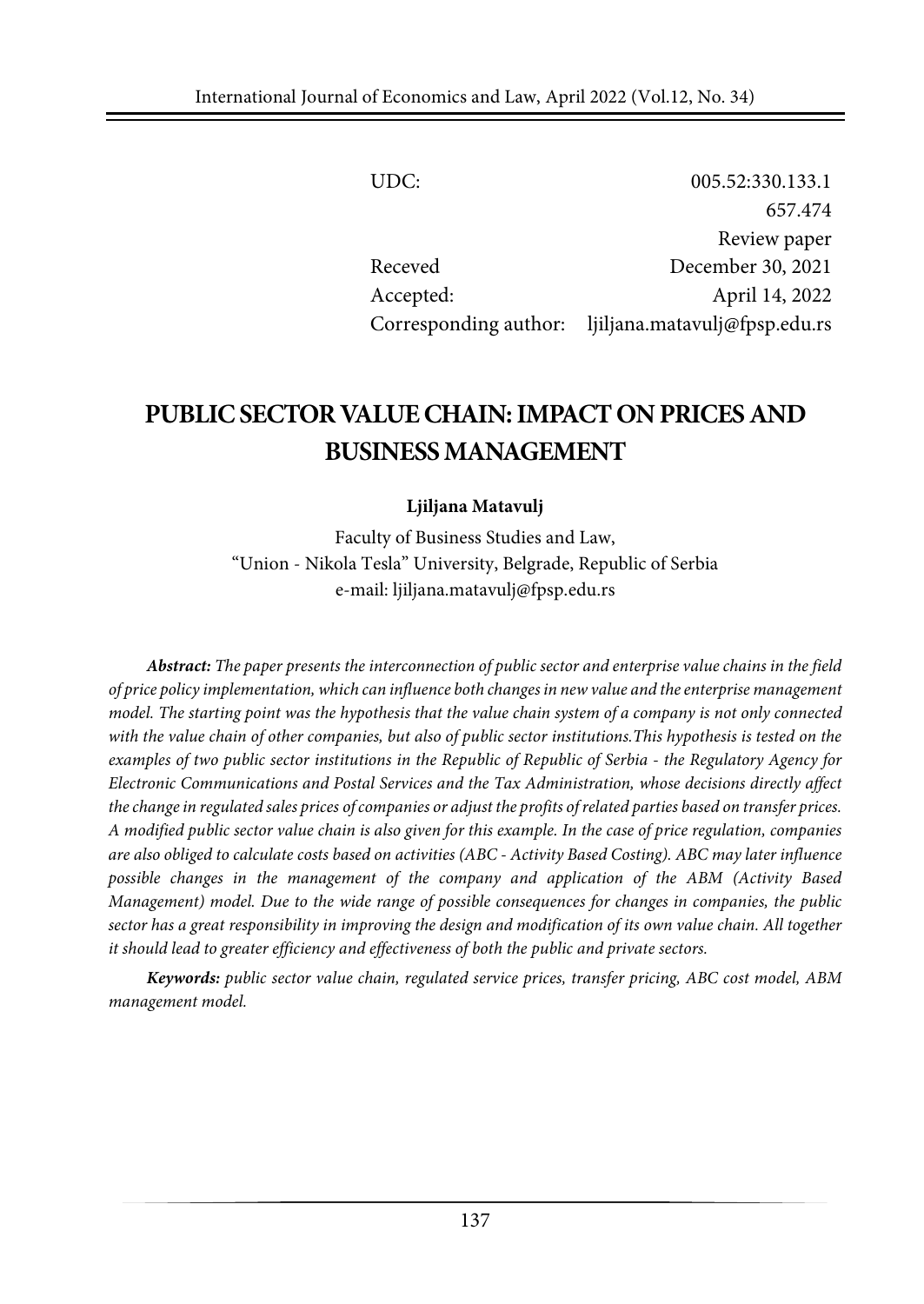### **INTRODUCTION**

For the past few decades, there has been a well-known term from business management - value chain (Porter, 1998), which classifies all company activities as primary and secondary, to make as much profit as possible. Primary activities relate to the physical creation of products or services, sales, maintenance and service support, and secondary activities support those from the primary flow. The value chain does not end in one company, because there is an overlap with the value chains of customers and suppliers. Value chains exist in both the private and public sectors, except that in the public sector they necessarily adapt, because profit is not the primary goal, but the satisfaction of service users (Heintzman and Marson, 2003). These are mostly citizens, but depending on the type of public sector institution, they can also be other users of these services: users of budget funds - in the case of taxes; companies - in wholesale markets; all end consumers of regulated services at the retail level - both private and business users, etc.

The paper hypothesizes that the value chain of the public sector can directly affect changes in prices and management in the company. This hypothesis is tested on the examples of two public sector institutions in the Republic of Republic of Serbia. One is the regulatory body for two areas in which there is a natural monopoly - electronic communications and postal services, which define the selling prices of services (Official Gazette of RS, 53/21 and 126/20). The second is the Tax Administration, which, among other competencies, deals with checking the calculation of transfer prices between related parties, to determine the correction of profit and the amount of tax on this basis (Official Gazette of RS, 95/21). In both cases, public sectorinstitutionsinfluence the new value of the company, profit, through the selling prices of regulated services and profit as the tax base, through the correction due to deviations of transfer prices from market ones. After periodic measurements of the effects of these changes, corrective actions are taken, which further influence the changes in the company.

In the process of managing the value chains of these two sectors, the Activity Based Costing (ABC) method provides significant support. It is built into the methodology of regulating fair sales prices of monopoly operators in the Republic of Republic of Serbia and fits into the analysis of the value chain of companies, all with the aim of obtaining the most accurate calculation of cost prices and fair sales prices of services. The ABC method is an introduction to new business management models such as Activity Based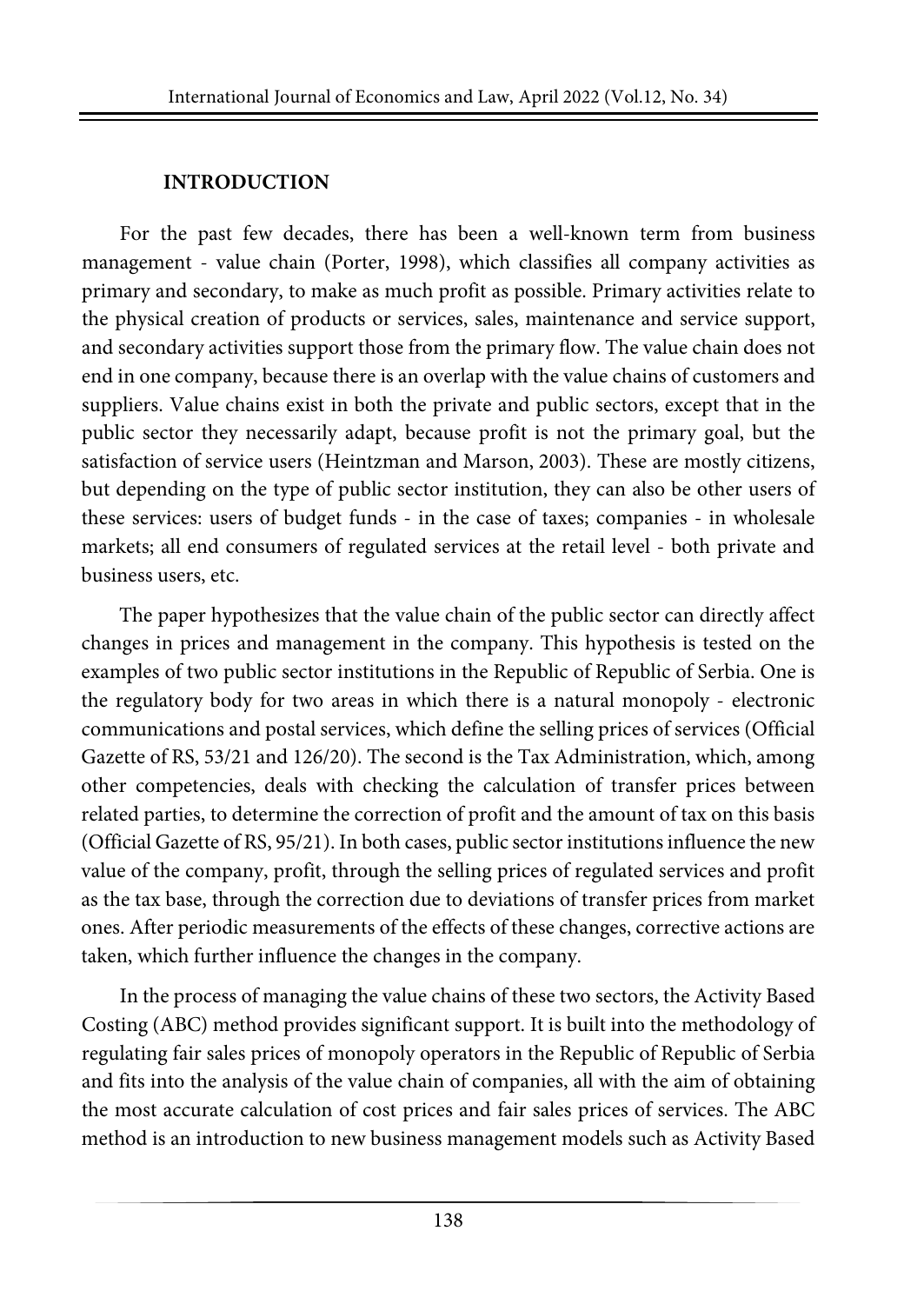Management (ABM) which is very popular in developed countries. The paper confirms the hypothesis, because the value chain of the public sector can really influence changes in prices and company management. For this purpose, methods of description from the relevant literature, comparisons of examples in practice and analytical derivation of conclusions were used.

The paper is structured in five parts. After the introduction, the second part discusses value chain management in general, with the ABC costing method as a significant support in more accurate cost allocation. The third part presents the value chain in the public sector as a modification of the value chain in the private sector. This part practically tests the hypothesis of their mutual influence, on the example of two regulatory institutions in the Republic of Republic of Serbia. The hierarchy of activities and modification of the value chain of the two regulators is explained in more detail, whereby the Tax Administration is also conditionally called "regulator", due to the influence on the "regulation" of the tax base. The fourth part presents the basic foundations for the ABM management model, which can be the starting point of the ABC model, all to find opportunities for faster growth of efficiency and effectiveness of business. The fifth part of the paper is the conclusion, followed by the references used.

# **1. VALUE CHAIN MANAGEMENT AND ABC CONCEPT**

For a company to make a satisfactory profit, it is necessary to have a good competitive position in the market. It cannot be achieved if the primary and ancillary activities of the company are not adequately managed. The primary ones are: input logistics, production, output logistics, marketing and sales, and the ancillary ones are: infrastructure, human resources management, technology development and procurement (Porter, 1998: 37).

In addition to the importance of analyzing each activity in the value chain, in terms of whether it adds new value or not, value chain analysis is also important in terms of costs, in terms of various savings that can be achieved along the business process in each of its activities. These savings are significant both because of the precise calculations of prices of products and services and their more correct distribution to those carriers to whom they should belong, and because of the possible decision to move some of the secondary activities to another company. Savings are achieved in various ways, using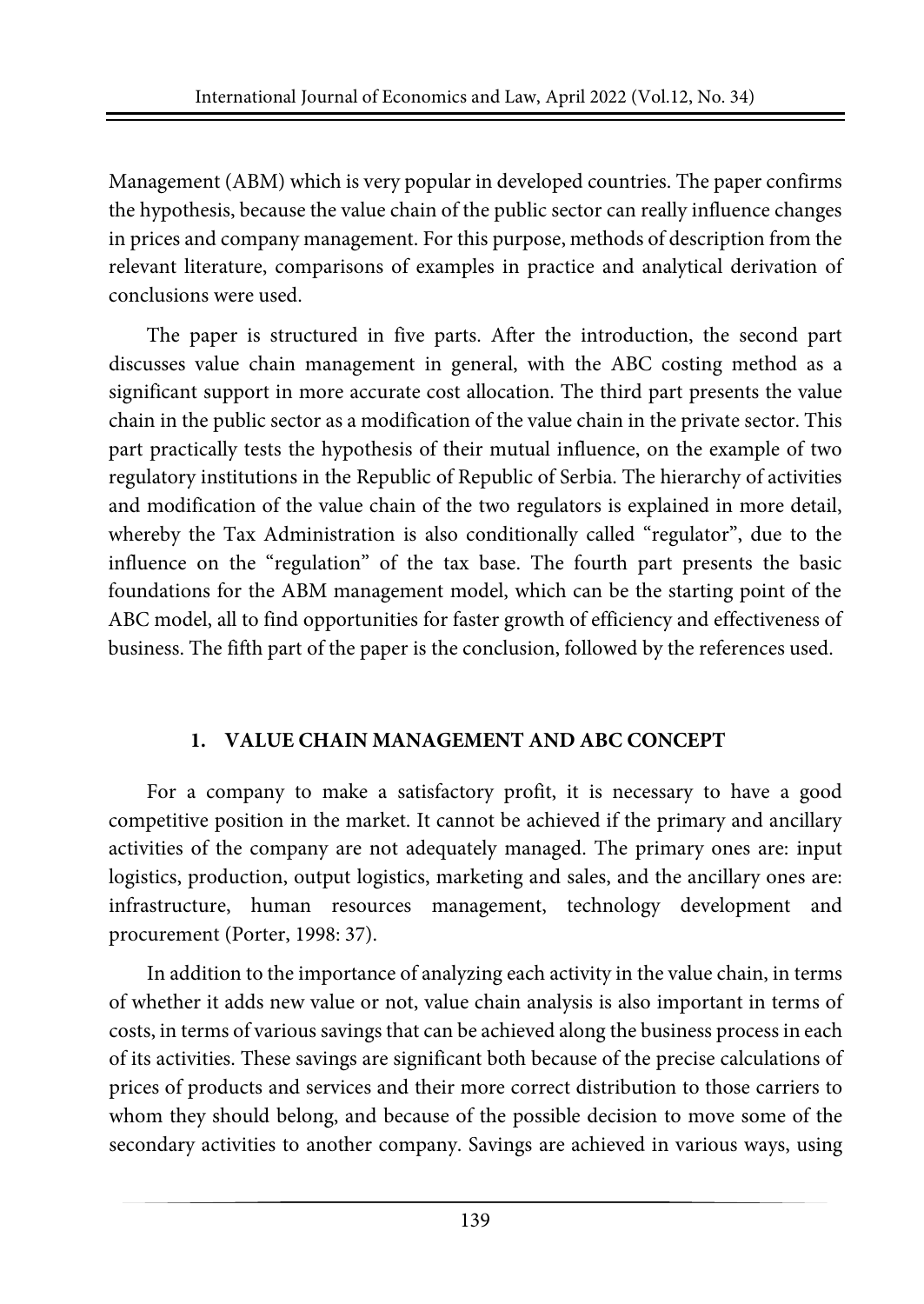primarily the methodological tools of strategic management accounting, which include both financial and non-financial information. The ABC model (Langfield-Smith, 2008) and the Kaizen concept (Cooper and Slagmulder, 2014), which refers to small incremental but continuous internal improvements, are most widely used to create added value for the customer. The paper will pay more attention to the ABC concept of costing, because it is also used in the Republic of Republic of Serbia.

Numerous authors have argued that the ABC concept is one of the main techniques of strategic management accounting, even "one of the most important innovations of the twentieth century" (Gosselin, 2007: 641). This technique is becoming increasingly important due to the change in the cost structure, due to the accelerated development of information and communication technologies, which has led to an increase in the share of indirect costs in the total costs of the company. As the share of direct costs decreases, the problem of adequate allocation of total costs to appropriate products and services, also increases. In essence, the ABC concept of costing is the pursuit of a more correct allocation of indirect costs to the products and services to which they relate, but through activities as their main drivers and adequate keys for their further allocation. At the same time, the ABC concept serves as a more reliable basis for strategic decisionmaking. This costing can significantly reduce production costs, even in some cases by one third or more (Drucer, 1995: 55).

The use of the ABC concept has found great application in the service sectors, where information is provided on the costs of many activities and services provided, so that conclusions can be drawn about the profitability of each service, customer profitability, customer groups and markets. Modifications of this concept have been made for this purpose, and the Time Driven ABC (TDAB) version is especially popular, although not yet widely tested in practice. Here, time appears as the main driver of costs and measures of the duration of an activity, which makes it suitable for service sectors (Szychta, 2010).

# **2. VALUE CHAIN IN THE PUBLIC SECTOR IN THE REPUBLIC OF REPUBLIC OF SERBIA**

In the public sector, such as the private sector, there is also a constant need to increase the efficiency of institutions within it, which is viewed in two ways: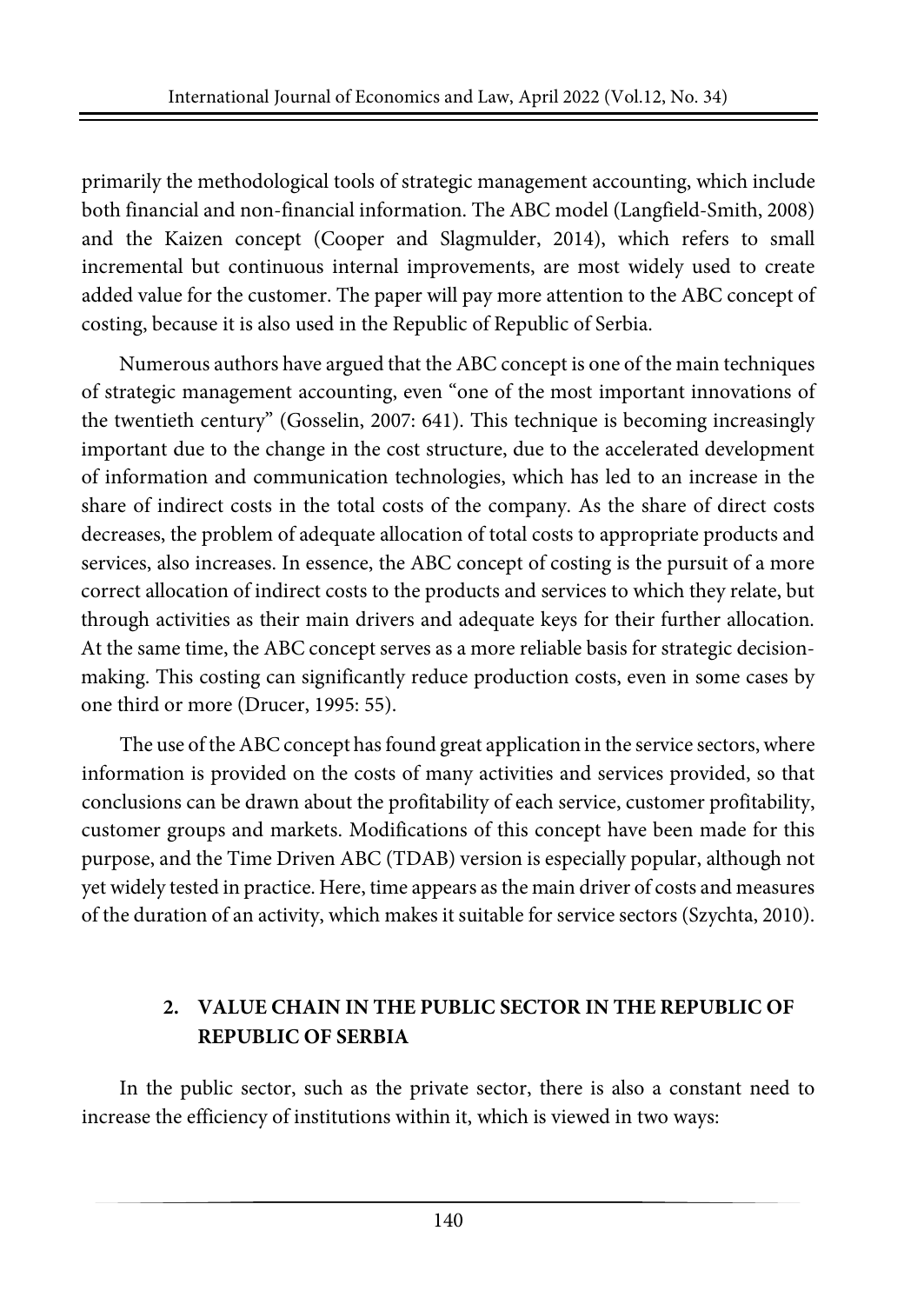- 1. within the public sector institution itself, whose control is performed both internally and externally: internally - through the system of financial management and control and the internal auditor; externally - through the state audit institution and independent auditors;
- 2. the impact that the institution has on the efficiency of the company under regulation or provided services to end users.

The further focus of this paper will be another aspect of public sector efficiency and the changes that occur in companies on this occasion.

The main difference between public sector and enterprise value chains is in focus. While in companies the focus is on profit, in the public sector it is on the user of services (Rapcevičienė, 2014). The public sector value chain model is a modified value chain in the private sector, which also has a primary and ancillary flow of activities, but they differ from those in enterprises (Figure 1). Given that the satisfaction of end users as new values is influenced primarily by people and resources that provide a service, the primary activities are concept and design of the service, procurement of physical resources, selection and personnel management, service delivery and customer care. Ancillary activities are strategic planning, financial management, ICT development, brand management, and accounting and management control(Heintzman and Marson, 2003). This general model can and should be adapted to the value chains of different public sector institutions, depending on their competencies and goals.



**Figure 1.** Activities in the public sector value chain (according to Heintzman and Marson, 2003), author's illustration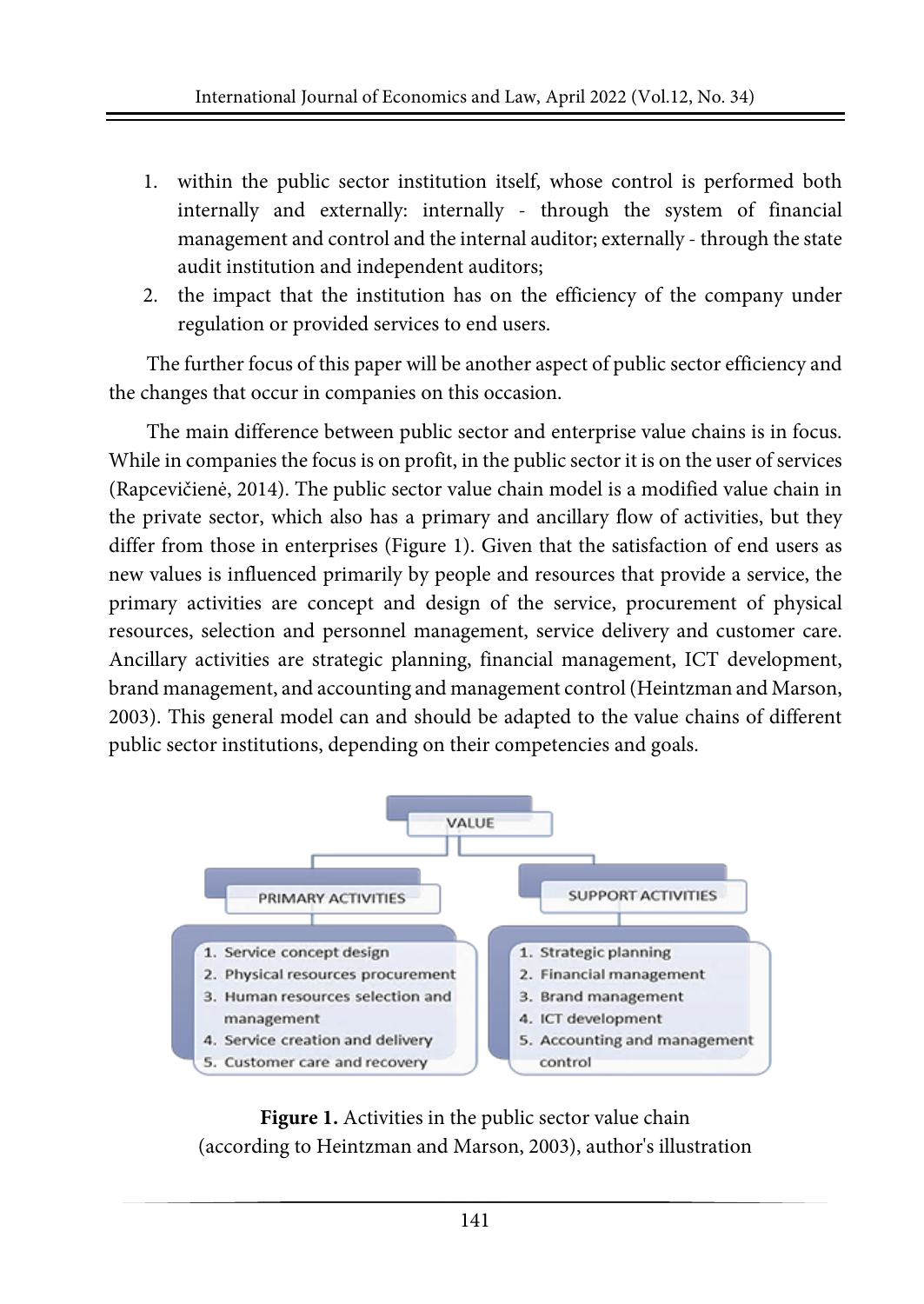In the following, the modified value chain of two public institutions in the Republic of Republic of Serbia will be presented in more detail, on the example of which the hypothesis about their influence on the company price policy will be tested. In the first case, the Regulatory Agency for Electronic Communications and Postal Services (RATEL) after submitting regulatory reports of monopolist companies defines their fair sales prices of services, instead of prescribing them to the company's management (Matavulj, 2021). In the second case, it is about transfer prices that companies charge in transactions between related parties, and their compliance with market pricesis checked by the Tax Administration, according to the prescribed methodology (Official Gazette of RS, 95/21). If they deviate so that the income is underestimated and the expenditure is overestimated, the company's profit is corrected as the basis for additional tax payment. In practice, the company's pricing policy is being influenced again, as its managers will adjust business decisions on transfer pricing to the prescribed methodology, with the aim of paying lower taxes. It can be either a change in the system of related parties and a different choice of transactions within the group, through a change in the organizational structure of these companies, changes in the market in which they operate and the like.

#### **2.1.Modified value chain of two regulators**

Although RATEL and the Tax Administration are two different public institutions of the same public sector, they have a common link in the value chains with the companies they control. For companies, it is the impact on the primary activity that deals with price policy - marketing and sales, but also an ancillary activity -infrastructure (accounting and tax calculation). In the case of regulators, it is the impact through the primary activity - the concept and design of the service, with the strong support of the ancillary activity - strategic planning.

Table 1 shows a comparative overview of the hierarchy of activities of these two regulators for the areas within their competence.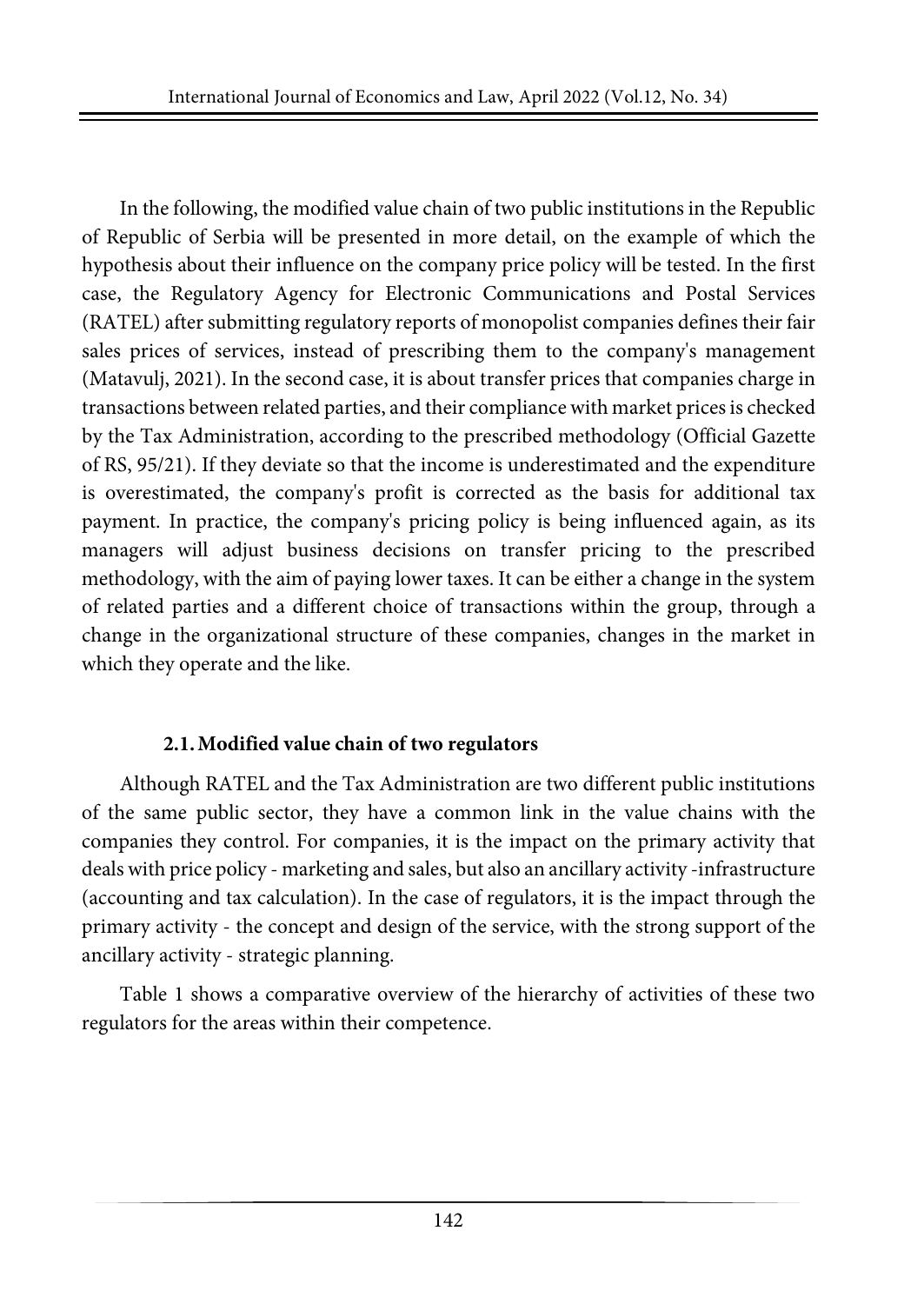**Table 1.** Hierarchy of activities ofregulators,which influence the company's pricing policy

| Key activities relevant to<br>pricing policy                                               | Regulation of electronic<br>communications prices                                                                                                                                                              | Regulation of the<br>price of universal<br>postal service           | Profit adjustment<br>because of transfer<br>pricing checks                                                                                        |
|--------------------------------------------------------------------------------------------|----------------------------------------------------------------------------------------------------------------------------------------------------------------------------------------------------------------|---------------------------------------------------------------------|---------------------------------------------------------------------------------------------------------------------------------------------------|
| Strategic documents                                                                        | Rulebook on cost<br>principle                                                                                                                                                                                  | Rules on<br>accounting<br>separation                                | Rules on the<br>method of<br>calculating transfer<br>prices                                                                                       |
| Strategic goal 1: Satisfied<br>users of company services                                   | Competitive prices on<br>the closed market                                                                                                                                                                     | Cost-based selling<br>price                                         | Tax revenue control<br>and prevention of<br>tax evasion                                                                                           |
| Strategic goal 2: Changes in<br>the realized values of the<br>company                      | Better reporting and business decision making.<br>Ability to analyze each activity and profitability<br>by segment by the company's manager.                                                                   |                                                                     | Better approach to<br>the calculation of<br>transfer pricing and<br>corporate tax.                                                                |
| Development of<br>professional competencies<br>of employees                                | Continuous monitoring of European regulations and practices in the<br>field of electronic communications, postal services and transfer pricing,<br>training, seminars, learning from more developed countries. |                                                                     |                                                                                                                                                   |
| Design of methodology for<br>price calculation and<br>method of reporting to<br>regulators | 1. Cost accounting<br>models: HCA, CCA,<br><b>LRIC</b><br>2. ABC method                                                                                                                                        | 1. Cost accountig<br>model - HCA<br>2. ABC method                   | Methods:<br>1. comparable<br>uncontrolled prices,<br>2. resale prices,<br>3. cost prices,<br>4. profit sharing<br>5. transactional net<br>margins |
| Decisions of the regulator,<br>after the opinion of the<br>auditor                         | Decision on the amount<br>of the fair selling price of<br>services                                                                                                                                             | Decision on<br>approval of<br>proposed prices                       | Decision on<br>correction of the tax<br>base - profit.                                                                                            |
| Control of the effects of<br>regulatory decisions                                          | Market analysis and<br>monitoring the<br>implementation of<br>decisions                                                                                                                                        | Monitoring the<br>implementation of<br>decisions and<br>suggestions | Measuring total tax<br>base adjustments                                                                                                           |

(Source: Author, based on the application of the rulebook (Official Gazette of RS, 53/21, 126/20, 95/21))

It can be seen from Table 1 that the impact of the value chain of the two regulators on the value of the company is expressed in another strategic goal related to the new price or profit adjustment. From the aspect of the regulator, it is a higher quality of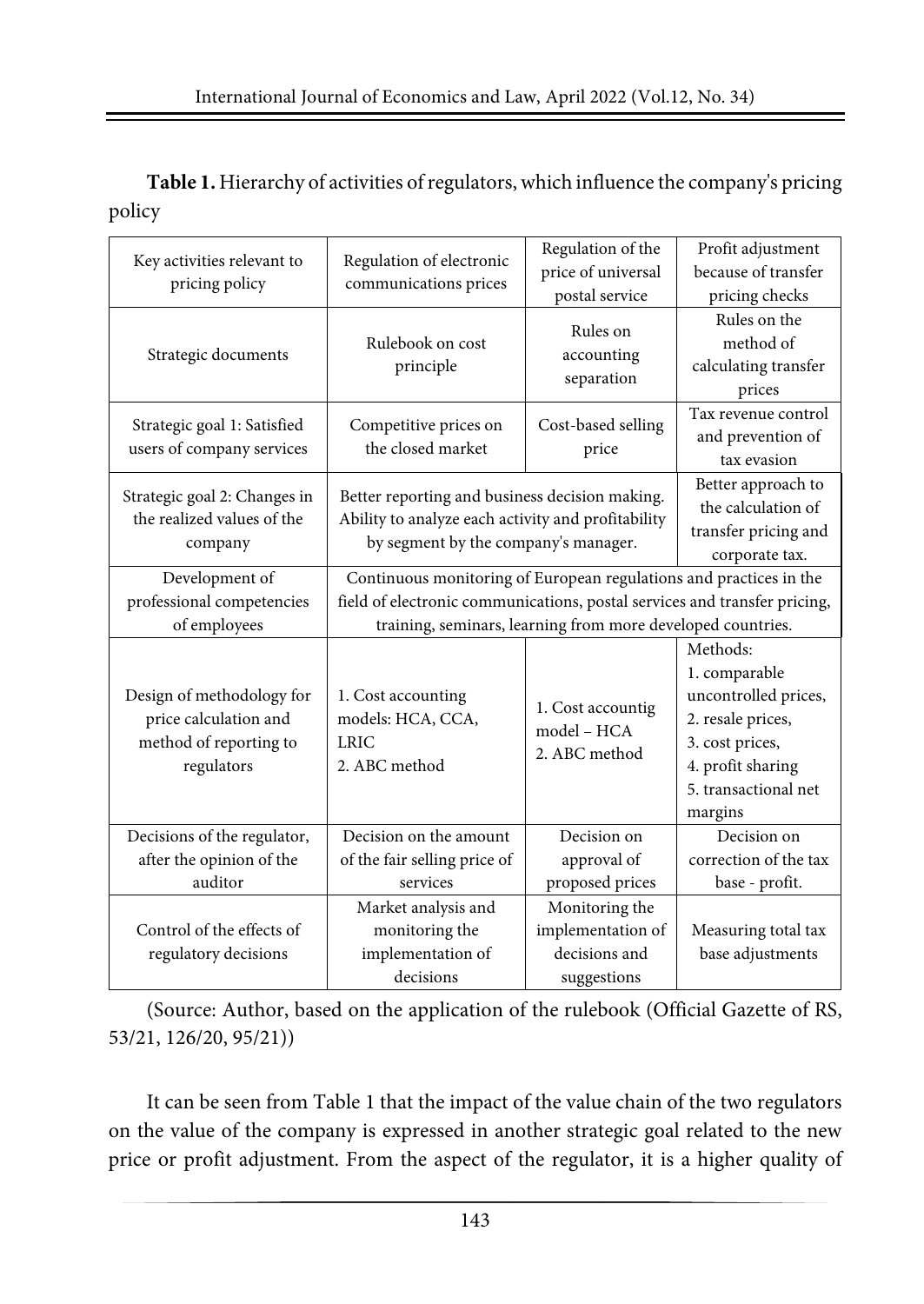reporting on all elements for the calculation of fair sales prices of electronic communications and postal services, with the help of the ABC concept of cost allocation. It is similar in transfer pricing, where under the methodological pressure of the tax regulator, the calculation of prices in transactions with related parties is approached in a more analytical and market way, although these prices are calculated internally in companies, outside the influence of market laws. This area also has a broader context, because in addition to increasing tax revenues, it prevents the outflow of taxes to other countries, but also avoids double taxation.

The first strategic goal is a higher priority for the regulator, because it refers to the satisfaction of end users of company services, including individuals (at the retail level) and other companies (at wholesale markets), but also users of state budget funds.

In both cases, transparency, methodological correctness, and the ability to verify the effects of regulatory activities are important. Above all, it is important to have competent staff who have the capacity to carry out all planned activities and monitor the effects of methodological procedures and regulatory decisions. In terms of measuring the effects, in practice there isspace forimprovement, which is mostly related to better education of employees in the Tax Administration and the existence of access to external databases of comparable companies, so that the burden of verification is not fully transferred to external audit firms (Matavulj, 2021a).

Based on the above, we arrive at a slightly modified common value chain of regulators (Figure 2) compared to the previously exposed public sector value chain. The main activities follow the hierarchy given in Table 1 and relate to both strategic objectives. Ancillary activities remained the same, with strategic planning, which was an ancillary activity, now becoming the main activity. It is concretized through documents and goals that are followed. This is because the main documents for the actions of both regulators are the rules on price calculation and reporting, the changes of which may be periodically influenced by the regulators.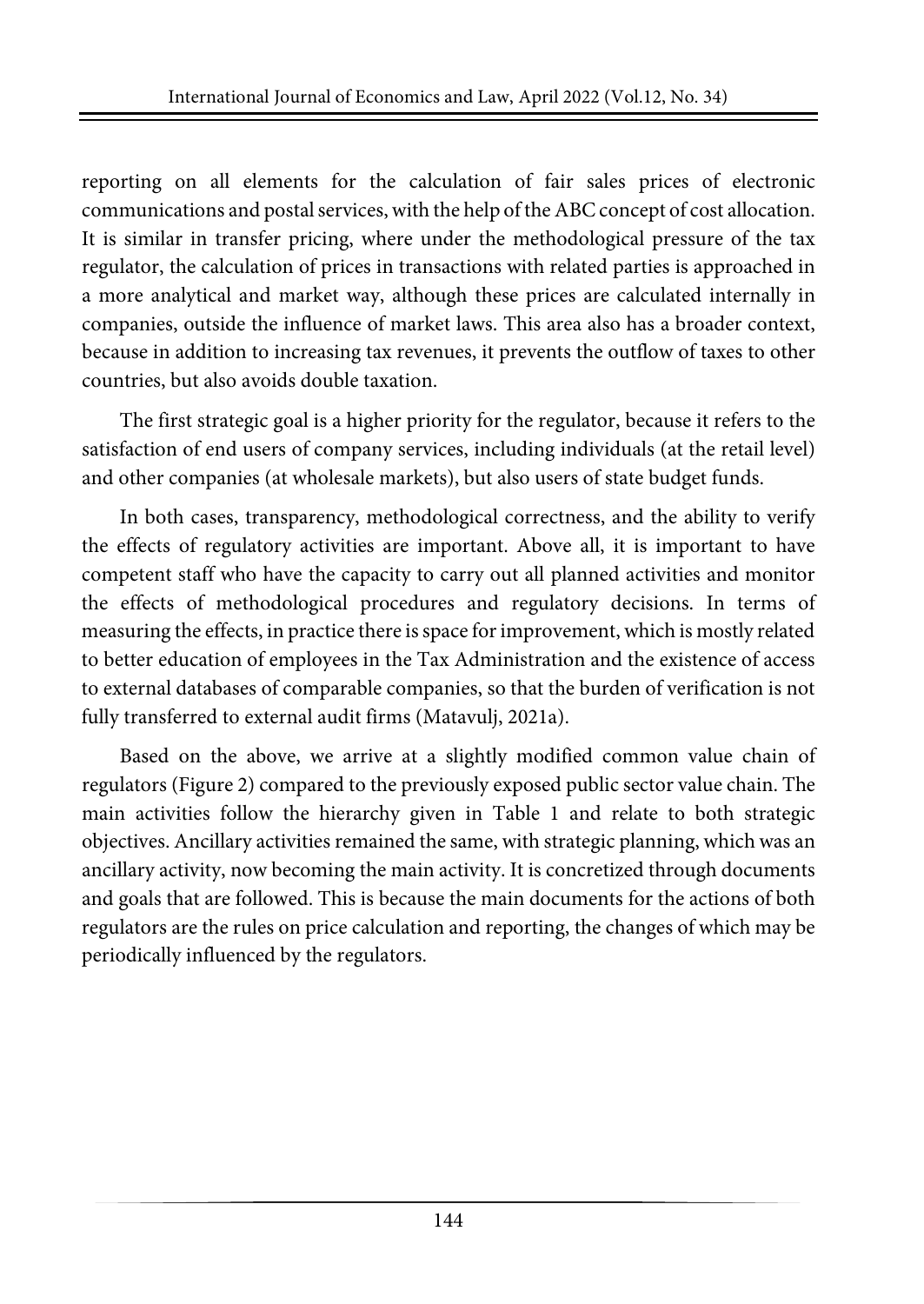

**Figure 2.** Modified value chain of two regulators - main activities, author's illustration

# **2.2.ABC in the regulation of service prices in the Republic of Republic of Serbia**

The ABC concept was introduced into the regulations of the Republic of Republic of Serbia in 2008, through the first rulebook on the cost principle of regulated prices of monopoly operators in the field of electronic communications. This rulebook has been changed two more times to date, but the ABC concept has been retained. It is a "twostage calculation" of costs, where in the first stage activities are identified as cost drivers, then direct costs are directly linked to services as their bearers, while general costs are first linked to certain activities, because their bearers cannot be directly identified. At the same time, similar activities are required that form a homogeneous group, which is joined by the same groups of overhead costs. Further, these costs, according to certain allocation keys, are allocated to products and services. (Official Gazette of RS, 53/21).

In regulatory reports, ABC was used first within the Historical Cost Acconuntig (HCA) model, from 2008-2011. year, and then within the Current Cost Accounting (CCA) model, which is valid to this day. Mandatory detailed breakdown of costs and effects by type has been introduced, with clearly visible business elements to determine their profitability, as well as the costs that are the subject of allocation (Stevanović, 2008). The aim is to see the cost structure of the service, which consists of variable and fixed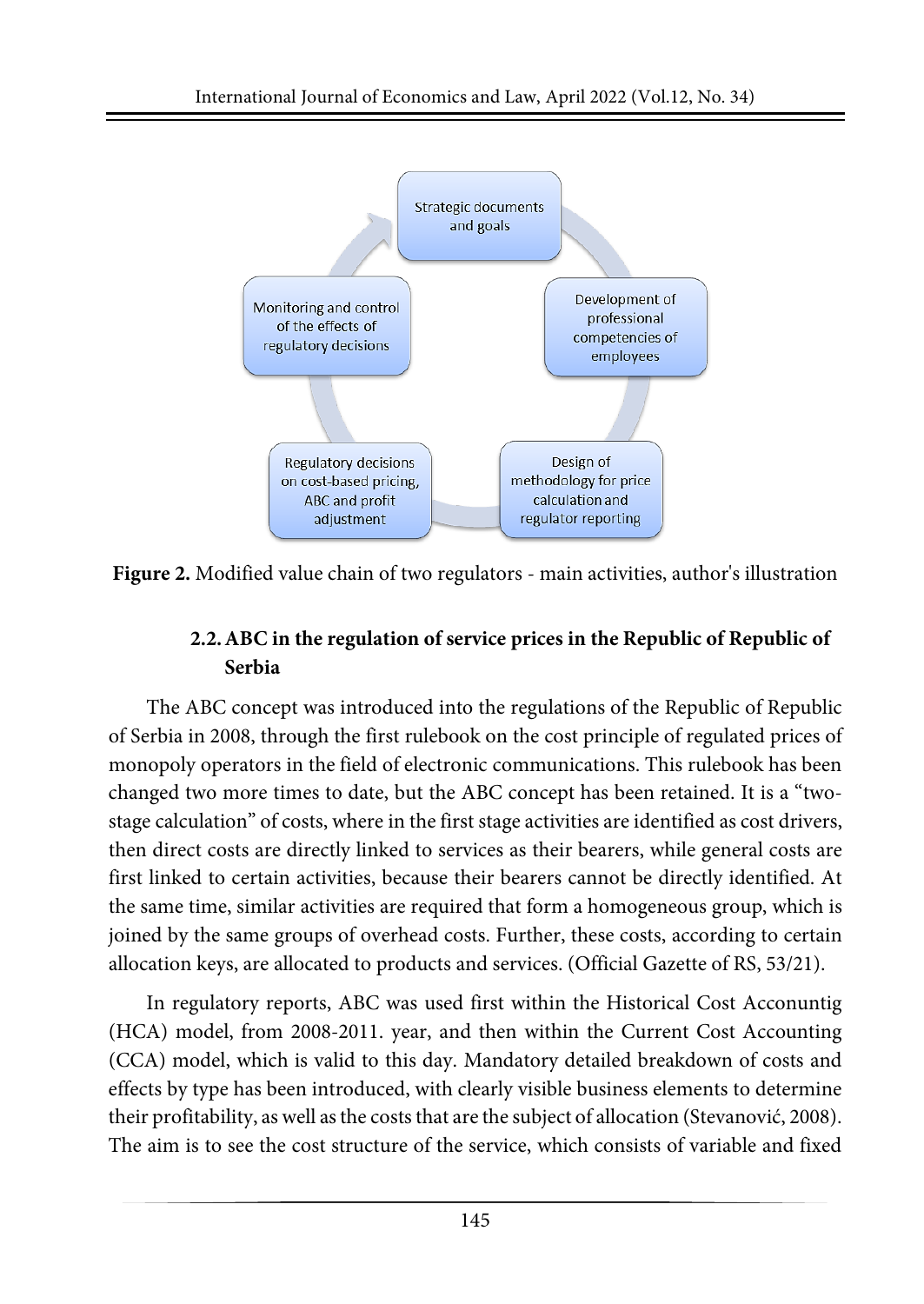costs. In the short run, variable costs are like marginal costs, so information about them is important for calculating marginal profit. This also reflects the contribution of that whole to the total profit of the company (Milićević, 2000: 60-62). After the allocation of costs and effects, the target profit is allocated for each type of service, most often through the rate of return method, to obtain the selling price of each service. All the above has a deeper meaning and belongs to the domain of strategic planning of company profits (Malinić, 2007: 171-190 and 237-262).

During the previous thirteen years of regulatory reporting on the cost principle in the field of electronic communications, the result was a continuous reduction in prices of regulated services. The number of regulated markets has changed, first three retail and six wholesale markets and the last few years four wholesale markets. By using the cost of models that incorporate the ABC concept, wholesale prices of services have been reduced, as has been the trend in all European countries where they have been applied (Matavulj, 2021b). At the same time, the inspection of the public financial reports of regulated companies did not show that their profits decreased after the applied regulatory measures. Thisindicatesthe adjustment of the company's business policy and more efficient management. It remains to be seen how prices will move in the future under the new Long Run Incremental Cost (LRIC) model, which will take effect in 2022. This model has been dominant in other countries for several years because it includes monitoring of cost increments with the change in the scope of the service, which certainly provides greater opportunities for efficiency growth.

Like the concept of regulatory reporting on fair sales prices of regulated services of monopolist operators in the field of electronic communications, the same concept has been applied in another sector of public services - postal services. With the adoption of the Rulebook on the manner of keeping separate accounting and checking the reliability of regulatory reports of the public postal operator (JP PTT Republic of Serbia) (Official Gazette of RS, 216/20) in 2021, the first trial regulatory reporting began, with the aim of regulating the universal postal service. From 2022, this reporting will be mandatory. The basis of regulatory reporting in the field of postal services is the HCA cost model, with full allocation of costs and effects and the use of the ABC concept, all tailored to the nature of the business of this operator.

In this paper we will not deal in more detail with the methodology of price calculation, because our focus is on activities in the value chains of the two sectors, which are undoubtedly interacting when it comes to prices. This proves the initial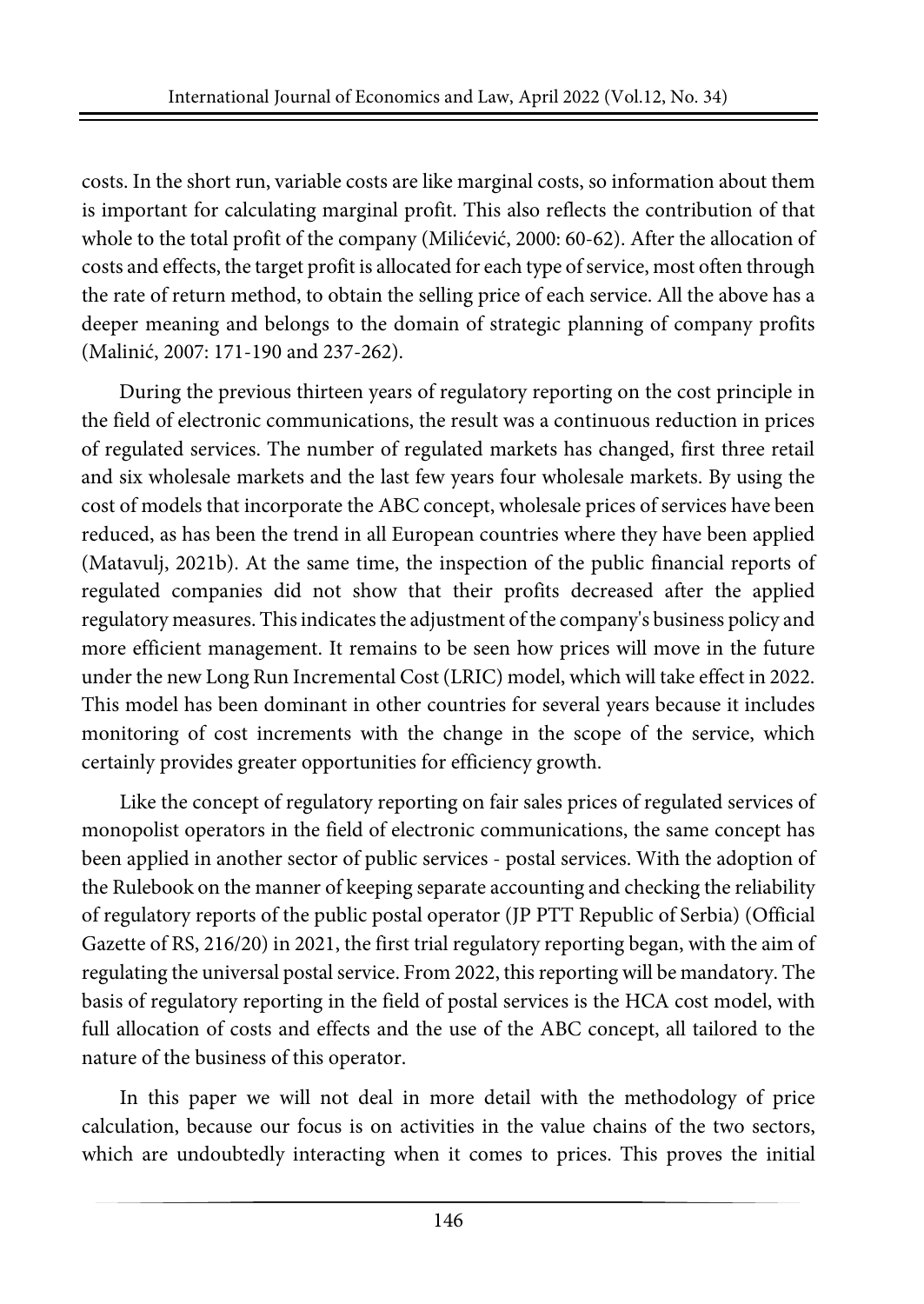hypothesis that the value chain of the public sector affects the value chain of the company through price policy. It is certainly one of the important factors in the company's management philosophy, given that it is a basic element in making a profit. By the way, the advantages of the ABC model in the field of telecommunications have been noticed by other authors (Hopper and Major, 2007: 77) who expect that other companies will continue with this successful practice. The ABC model is just an introduction to more advanced management models in companies, which we hope will become a practice in the Republic of Republic of Serbia as well.

#### **3. ABM MANAGEMENT MODEL -CONTINUATION OF THE ABC MODEL**

One of the advanced starting points of the activity-based costing model, which can increase the efficiency and effectiveness of the company's overall business, isthe Activity Based Management model. ABM model enables the achievement of both operational and strategic goals of companies with fewer invested resources (Kaplan and Cooper, 1998). It represents the whole philosophy of activity management, due to the realization of greater value for the customer and profit growth (CAM-I, 2001). It is equally applied in all sectors, but also in the public administration, i.e., its agencies. ABM includes the ABC model and its relationships with other managerial analysis tools, such as: cost driver analysis, activity analysis and performance measurement, and cost and value chain analysis (Figure 3).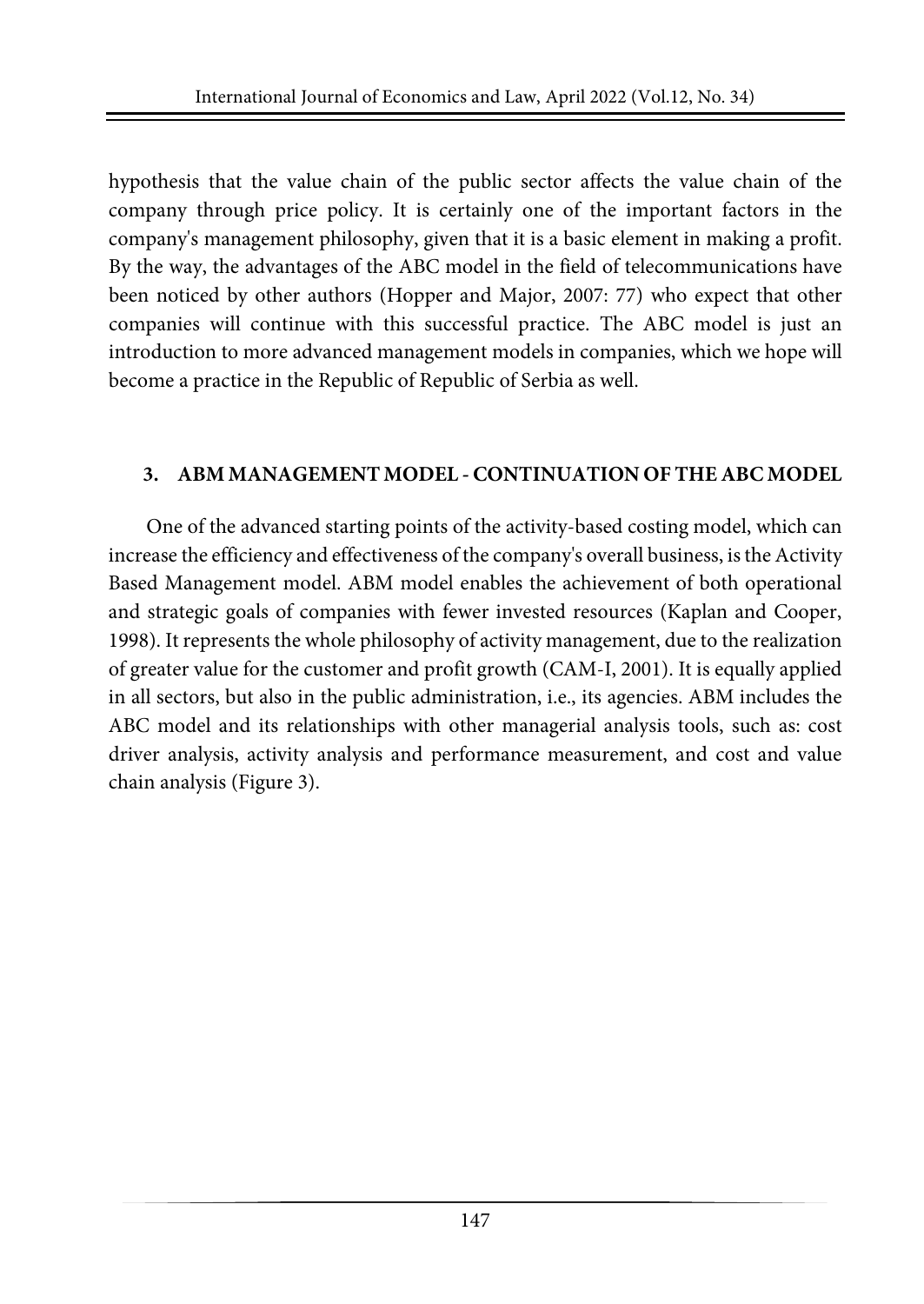

**Figure 3.** ABM model, Miller (1996:236)

On the left side in Figure 3, the ABC model is practically presented in the ABM model, and on the right side there are improvements in terms of the mentioned analyzes. The ABM model should be viewed as a tool for other improvement programs because the outputs of the ABM model are always inputs to another system.

Companies and institutions have started to adopt ABM for various reasons, and the most common are pressure to reduce costs; competitive pressure; regulatory obligation; transition from vertical management of business processes to horizontal - from orientation to functions to process orientation (CIMA-I, 2001). As we can see, the regulatory obligation is one of the most common reasons for the application of the ABM model, and it should be emphasized that this is an indirect consequence after the directly introduced obligation of ABC costing. Returning to the value chain of the regulatory body in the Republic of Republic of Serbia, one can notice the connection of the activities of regulators with the ABM model, although the effect of the ABM model in regulated companies is expected. At the same time, improvements are being made in the organization of regulators, precisely because of the need to measure the effects of the entire regulatory process and take corrective action. It would be inspiring to introduce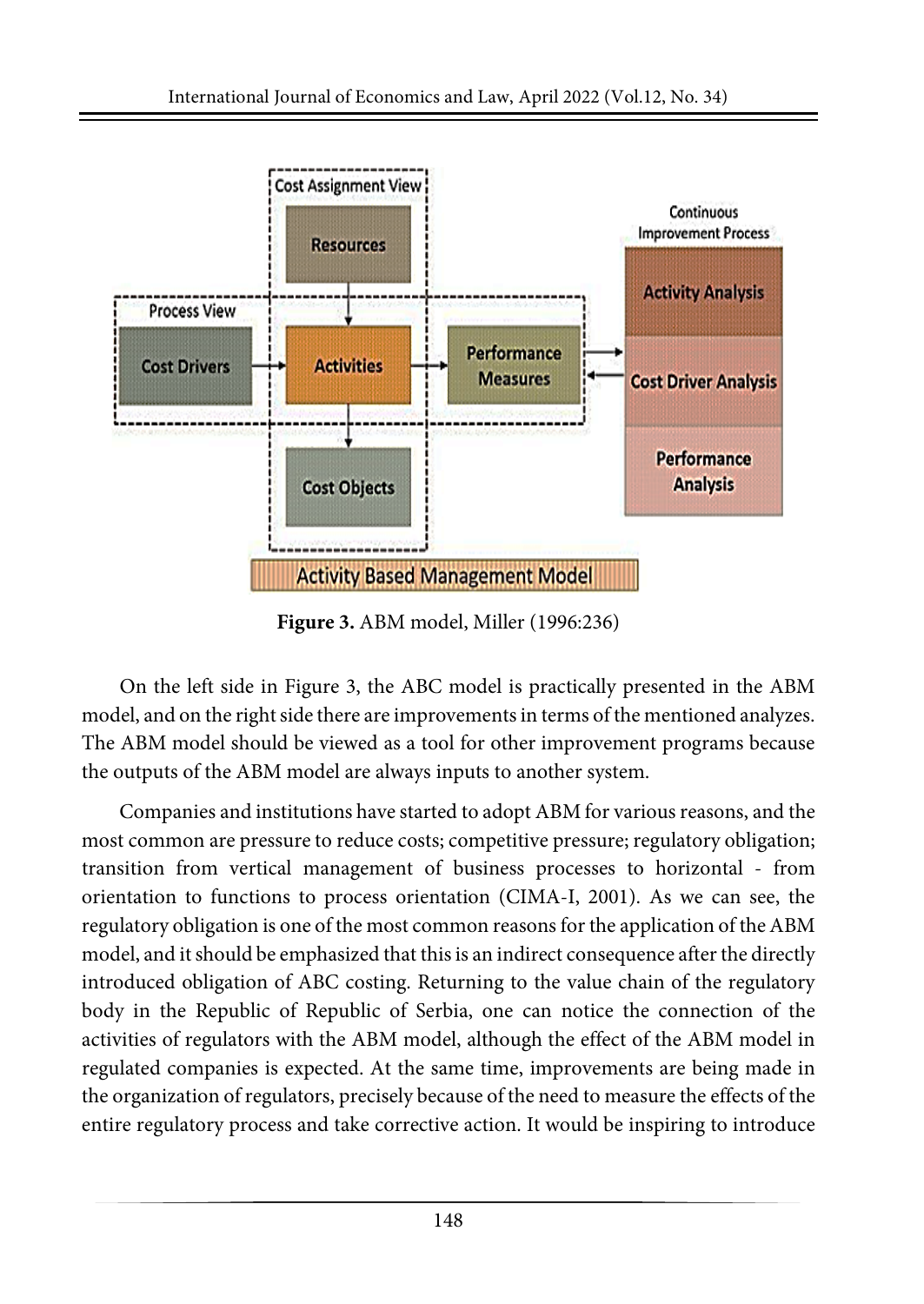the ABC model in public sector institutions as well and to analyze possibilities for increasing efficiency, such as the real sector

#### **CONCLUSION**

The paper proves the hypothesis that the value chain of the public sector affects the value chain of the company, through the pricing policy that deals with one of the primary activities of the company. This is shown through the modified value chain of two public sector institutions in the Republic of Republic of Serbia - RATEL and the Tax Administration. The result of a series of activities in their value chain is new value, shown through competitive regulated monopolist price in the markets of electronic communications and postal services or additional corporate tax (higher profit), due to its correction based on transfer prices.

The methodological approach to the regulation of service prices incorporates the ABC concept of calculating costs by activities as their drivers, which further emphasizes the importance of analysis of activities along value chains. Regulated companies in the field of electronic communications in the Republic of Republic of Serbia have been forced to apply this concept for the last thirteen years, and from next year it will be an obligation in the postal sector as well. Companies also get their own benefits, because they will more efficiently manage the costs and effects of business segments and make better business decisions.

It is similar in transfer pricing, where, under the methodological pressure of the tax regulator, the calculation of prices in transactions with related parties is approached in a more analytical and market way, although these prices are calculated internally in companies, outside the influence of market laws. This area also has a broader context, because in addition to increasing tax revenues, it prevents the outflow of taxes to other countries, but also avoids double taxation.

The application of the ABC concept has opened the space for the introduction of a new model of management – ABM, based on activity. It contains the ABC concept in combination with other managerial analysis tools, such as: cost driver analysis, activity analysis and performance measurement, and cost and value chain analysis. Companies from all sectors have started to introduce the ABM model for various reasons, and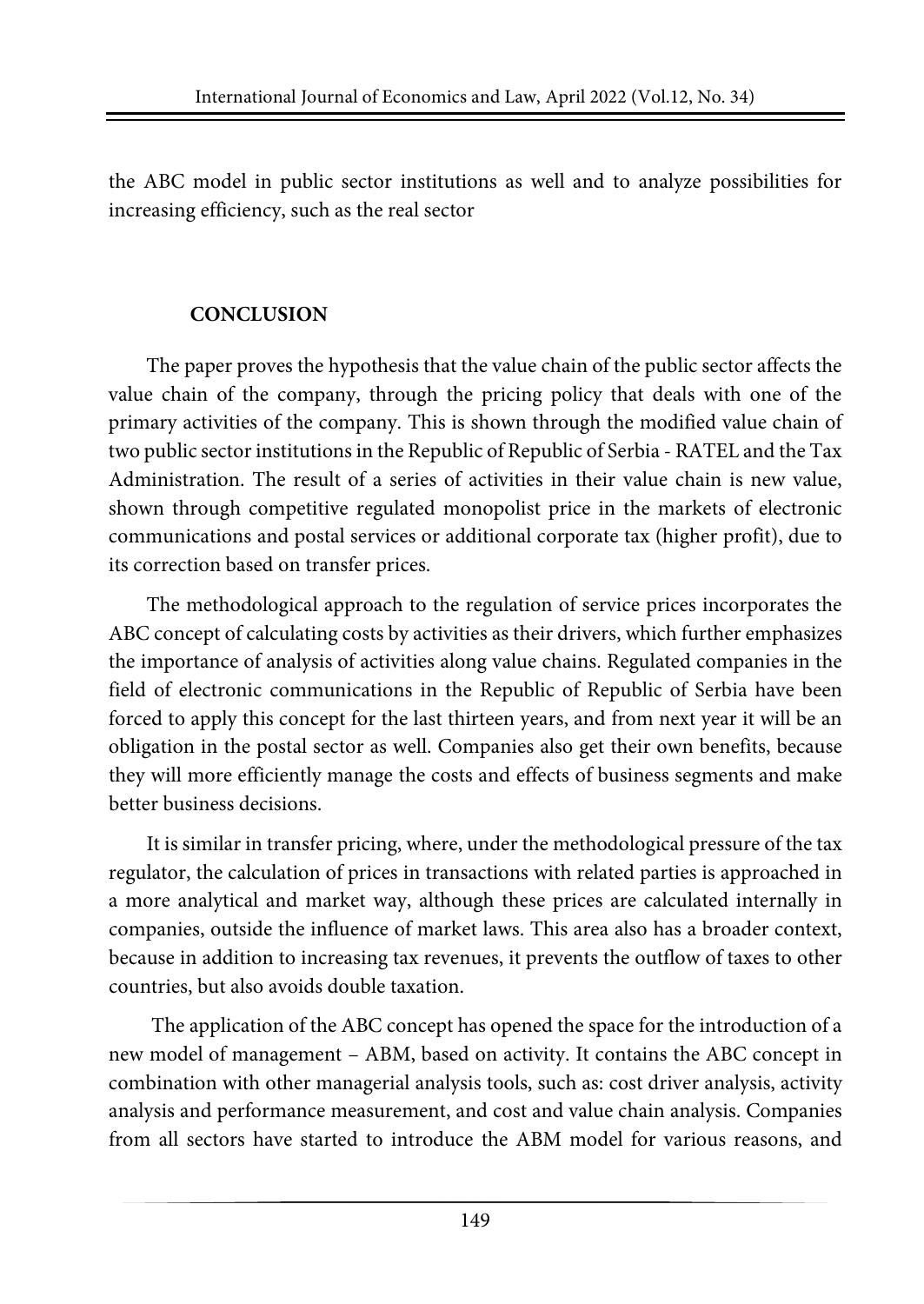regulatory ones are one of them. Therefore, there are realistic expectations that these changes will occur in the Republic of Republic of Serbia, not only in companies, but also in the institutions that regulate them. This would certainly increase the opportunities for increasing the efficiency and effectiveness of business in the public sector, such as the real one.

# **REFERENCES**

- 1. Chartered Institute of Management Accountants. (2001). Activity-Based Management - An Overview (Technical Briefing) [Activity-Based](https://www.cimaglobal.com/Documents/ImportedDocuments/ABM_techrpt_0401.pdf) Management - An Overview (Technical Briefing) [\(cimaglobal.com\)](https://www.cimaglobal.com/Documents/ImportedDocuments/ABM_techrpt_0401.pdf) [Access: 1/12/21].
- 2. Cooper, R., & Slagmulder, R. (2004). Achieving full-cycle cost management. Sloan Management Review (Fall), 45-52
- 3. Drucker, P.F. (1995). The Information Executives Truly Need. Harvard Business Review, January-February, 54-62
- 4. Gosselin, M. (2007). A Review of Activity-Based Costing: Technique, Implementation, and Consequences. In C. S. Chapman, A. G. Hopwood, & M. D. Shields, Handbook of Management Accounting Research (Vol. 2, pp. 641-671). Elsevier Ltd.
- 5. Heintzman, R., & Marson, B. 2003. People, Service and Trust is there a Pubic Sector Service Value Chain? Treasury Board of Canada Secretariat EGPA Conference, Oeiras, September 2003
- 6. Hopper, T., Major, M. (2007). Extending Institutional Analysis through Theoretical Triangulation: Regulation and Activity-Based Costing in Portuguese Telecommunications. European Accounting, Review, Vol. 16, No. 1, pp. 59-97.
- 7. Kaplan, R.S., Cooper, R. (1998). Cost & Effect, Using Integrated Cost Systems to Drive Profitability and Performance. Boston: Harvard Business School Press
- 8. Langfield-Smith, K. (2008). Strategic management accounting: how far have we come in 25 years? Accounting, Auditing and Accountability Journal, 21 (2).
- 9. Malinić, D., (2007), "Politika dobiti korporativnog preduzeća", drugo izmenjeno i dopunjeno izdanje. Ekonomski fakultet, Beograd, str. 171-190 i 237-262.
- 10. Matavulj, Lj. (2021). Ekonomski aspekti regulacije tržišta elektronskih komunikacija u Republici Srbiji. Monografija. Beograd: Univerzitet "Union - Nikola Tesla", Fakultet za poslovne studije i pravo.